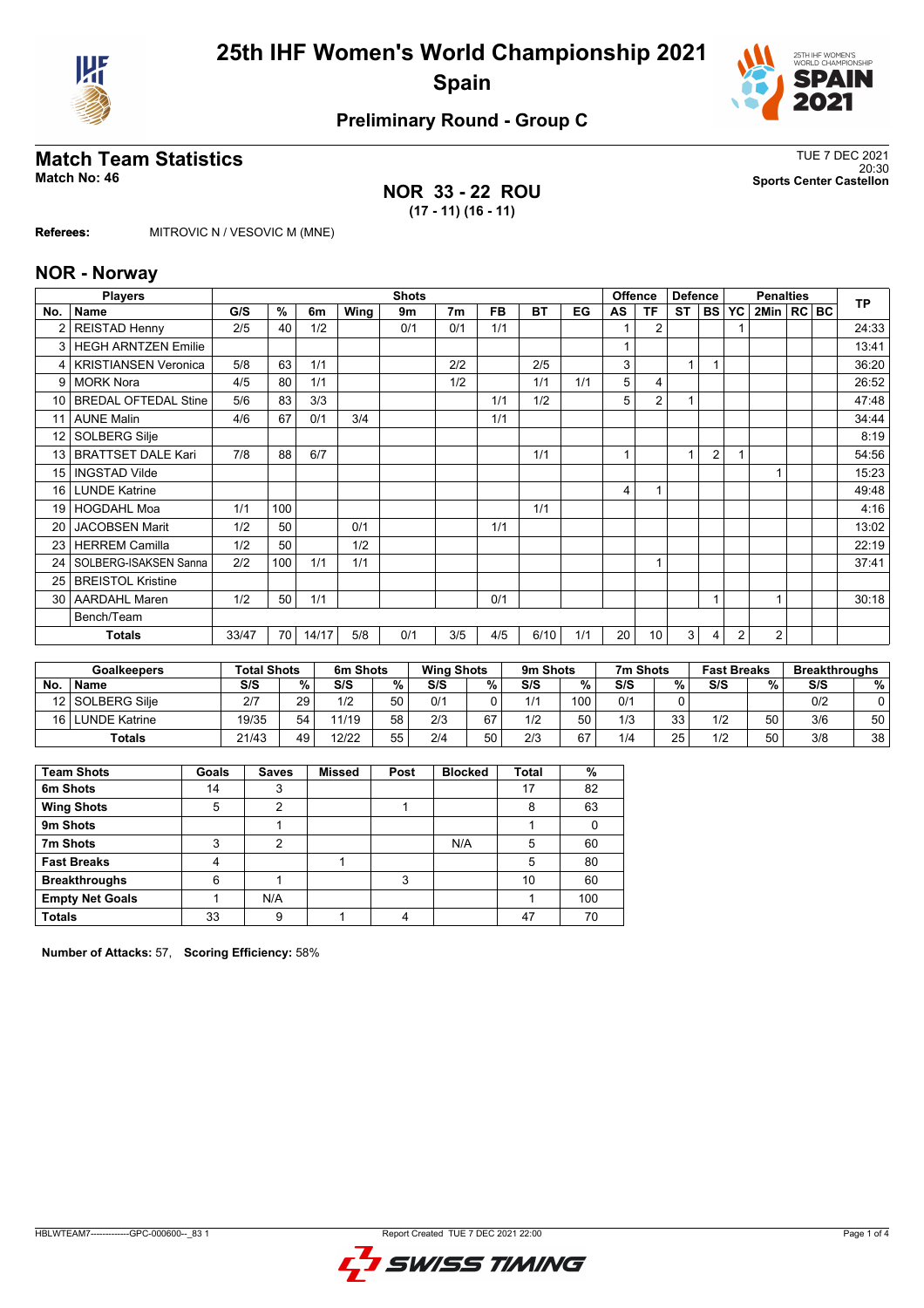

# **25th IHF Women's World Championship 2021 Spain**



## **Preliminary Round - Group C**

## **Match Team Statistics** TUE 7 DEC 2021

20:30 **Match No: 46 Sports Center Castellon**

**NOR 33 - 22 ROU (17 - 11) (16 - 11)**

**Referees:** MITROVIC N / VESOVIC M (MNE)

#### **NOR - Norway**

#### **Shots Distribution Players** Goals / Shots 12 SOLBERG S 2 REISTAD H 3 HEGH ARNTZEN E 4 KRISTIANSEN V 9 MORK N 10 BREDAL OFTEDAL S 11 AUNE M  $0/1$  0/1  $1/1$  $1/1$  $1/1$  1/1  $12/2$ 89 щ n n  $1/1$  0/1  $\frac{1}{1}$ H)  $1/1$  1/1  $1/2$   $1/2$   $2/2$  $0/2$  2/2  $\bullet$  0/1 2/2  $\bullet$ u p  $\vert$  2/2  $1/1$  1/1 1/2 u a 3-Post

|                                          |     | 13 BRATTSET DALE K 15 INGSTAD V | 16 I UNDE K | 19 HOGDAHL M | 20 JACOBSEN M             | 23 HERREM C   | 24 SOLBERG-ISAKSEN S |     |
|------------------------------------------|-----|---------------------------------|-------------|--------------|---------------------------|---------------|----------------------|-----|
|                                          | 174 |                                 |             |              |                           |               |                      |     |
| $\blacksquare$ 0/1<br>$\blacksquare$ 2/2 | 3/3 |                                 |             | i ∎ 1/1      | 0/1<br>$\blacksquare$ 1/1 | 1/1<br>- M. M |                      | 2/2 |
|                                          |     |                                 |             |              |                           | 1-Post        |                      |     |



**Team**

1-Missed 4-Post



Saves / Shots

| 1/2 | 4/6 | 1/5  |
|-----|-----|------|
| 2/4 | 3/3 |      |
| 1/3 | 1/2 | 8/18 |

| 12 SOLBERG S    |                             |                  |
|-----------------|-----------------------------|------------------|
|                 | 0/1                         | $\overline{0}/1$ |
| 1/1             |                             |                  |
| 0/1             |                             | 1/3              |
| 16 LUNDE K      |                             |                  |
| $1\overline{2}$ | $\overline{4}/\overline{5}$ | $\overline{1/4}$ |
| 1/3             | 3/3                         |                  |
| 1/2             | 1/2                         | 7/14             |

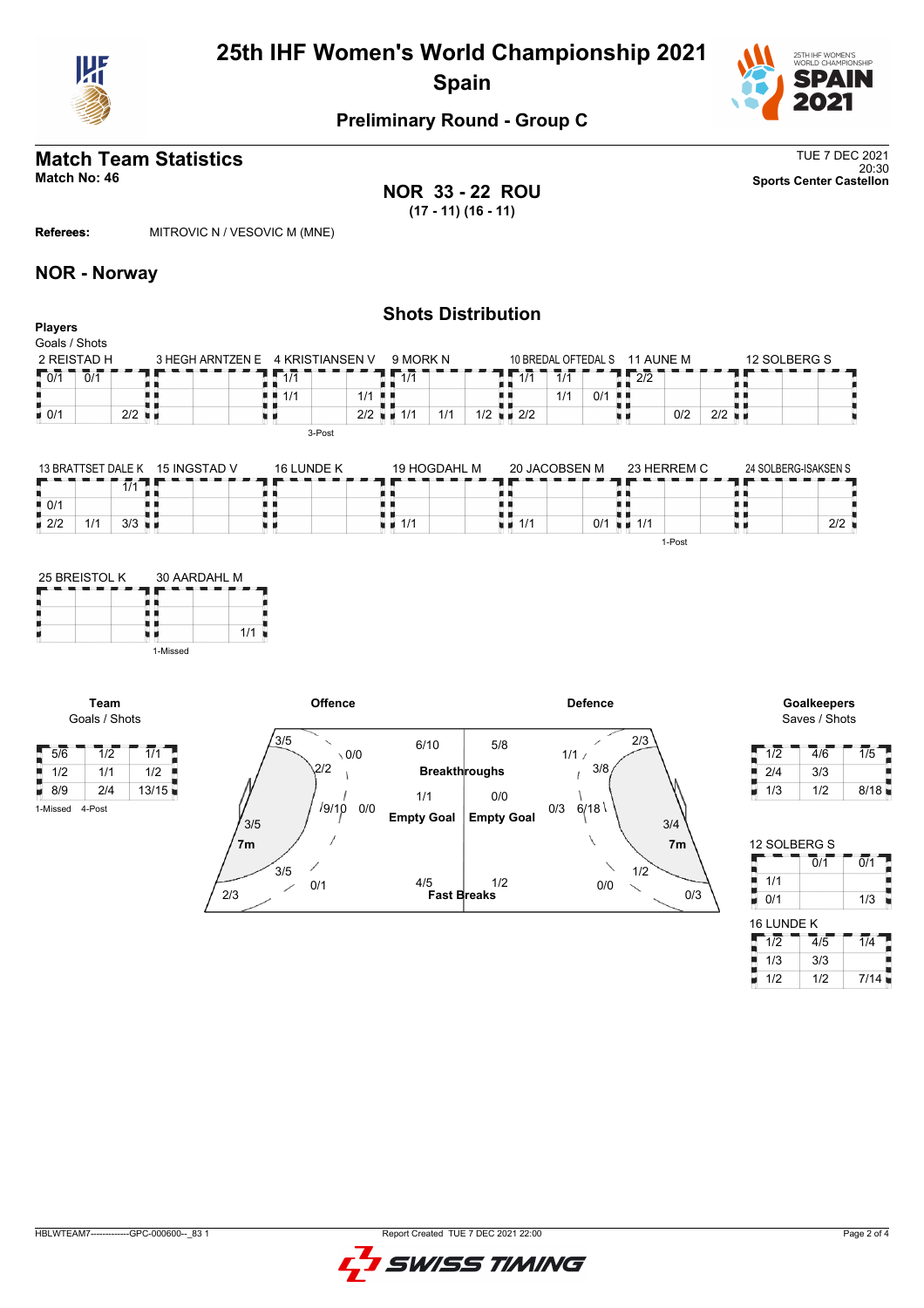



## **Preliminary Round - Group C**

# **Match Team Statistics** TUE 7 DEC 2021

### **NOR 33 - 22 ROU (17 - 11) (16 - 11)**

20:30 **Match No: 46 Sports Center Castellon**

**Referees:** MITROVIC N / VESOVIC M (MNE)

#### **ROU - Romania**

|     | <b>Players</b>                      | <b>Shots</b>       |          |       |          |                |                   |             |  | <b>Offence</b><br><b>Defence</b> |      |     | <b>Penalties</b> |                |           |                    | <b>TP</b>      |  |     |                      |
|-----|-------------------------------------|--------------------|----------|-------|----------|----------------|-------------------|-------------|--|----------------------------------|------|-----|------------------|----------------|-----------|--------------------|----------------|--|-----|----------------------|
| No. | <b>Name</b>                         | G/S                | $\%$     | 6m    | Wing     | 9 <sub>m</sub> | 7 <sub>m</sub>    | <b>FB</b>   |  | <b>BT</b>                        | EG   | AS  | <b>TF</b>        | <b>ST</b>      | <b>BS</b> | <b>YC</b>          | 2Min   RC   BC |  |     |                      |
| 2   | <b>DINCA Elena-Nicoleta</b>         | 3/3                | 100      |       | 2/2      |                |                   | 1/1         |  |                                  |      |     |                  | 1              |           |                    |                |  |     | 51:05                |
| 3   | ZAMFIRESCU Maria-Madalina           | 0/1                | $\Omega$ | 0/1   |          |                |                   |             |  |                                  |      | 1   |                  |                |           |                    |                |  |     | 16:48                |
| 6   | SUBTIRICA-IOVANESCU Alexandra-Georg |                    |          |       |          |                |                   |             |  |                                  |      |     |                  |                |           |                    |                |  |     |                      |
| 9   | <b>TANASIE Ana Maria</b>            | 0/1                | $\Omega$ | 0/1   |          |                |                   |             |  |                                  |      |     |                  |                |           |                    |                |  |     | 8:17                 |
| 13  | <b>LASLO Cristina</b>               | 6/8                | 75       | 1/2   |          | 1/2            | 3/3               |             |  | 1/1                              |      | 5   | 5                |                |           |                    |                |  |     | 49:11                |
| 14  | <b>BAZALIU Bianca-Maria</b>         | 1/8                | 13       | 1/6   | 0/1      | 0/1            |                   |             |  |                                  |      | 2   |                  |                |           |                    |                |  |     | 28:12                |
| 20  | DUMANSKA Yuliya                     |                    |          |       |          |                |                   |             |  |                                  |      |     |                  |                |           |                    |                |  |     | 26:24                |
| 21  | PINTEA Crina-Elena                  | 5/6                | 83       | 3/3   |          |                | 0/1               |             |  | 2/2                              |      | 1   | $\overline{2}$   | 1              |           | 1                  |                |  |     | 44:33                |
| 26  | POLOCOSER Anca Georgiana            |                    |          |       |          |                |                   |             |  |                                  |      |     |                  |                |           |                    |                |  |     | 12:18                |
| 27  | <b>OSTASE Lorena-Gabriela</b>       | 3/6                | 50       | 3/6   |          |                |                   |             |  |                                  |      | 2   |                  |                |           |                    | $\overline{2}$ |  |     | 28:26                |
| 29  | ROTARU Dana-Andreea                 | 1/5                | 20       |       |          | 0/1            |                   | 0/1         |  | 1/3                              |      |     |                  | 1              |           |                    |                |  |     | 30:38                |
| 31  | <b>HARABAGIU Bianca Elena</b>       | 1/6                | 17       | 1/5   |          |                |                   |             |  | 0/1                              |      |     |                  |                |           |                    |                |  |     | 20:37                |
| 89  | <b>MOISA Laura</b>                  | 1/4                | 25       | 1/1   | 0/3      |                |                   |             |  |                                  |      |     |                  |                |           |                    |                |  |     | 55:58                |
| 96  | <b>ILIE Alina</b>                   | 1/4                | 25       | 0/3   |          |                |                   |             |  | 1/1                              |      |     |                  |                |           |                    |                |  |     | 18:56                |
| 97  | <b>DINDILIGAN Alexandra</b>         |                    |          |       |          |                |                   |             |  |                                  |      |     |                  |                |           |                    |                |  |     | 3:25                 |
| 98  | <b>HOSU Daciana</b>                 |                    |          |       |          |                |                   |             |  |                                  |      |     |                  |                |           |                    |                |  |     | 25:12                |
|     | Bench/Team                          |                    |          |       |          |                |                   |             |  |                                  |      |     |                  |                |           | 1                  |                |  |     |                      |
|     | <b>Totals</b>                       | 22/52              | 42       | 10/28 | 2/6      | 1/4            | 3/4               | 1/2         |  | 5/8                              |      | 13  | 9                | $\overline{4}$ |           | 2                  | $\overline{4}$ |  |     |                      |
|     |                                     |                    |          |       |          |                |                   |             |  |                                  |      |     |                  |                |           |                    |                |  |     |                      |
|     | <b>Goalkeepers</b>                  | <b>Total Shots</b> |          |       | 6m Shots |                | <b>Wing Shots</b> |             |  | 9m Shots                         |      |     | 7m Shots         |                |           | <b>Fast Breaks</b> |                |  |     | <b>Breakthroughs</b> |
| No. | <b>Name</b>                         | S/S                |          | $\%$  | S/S      | $\frac{0}{0}$  | S/S               | $\%$        |  | S/S                              | $\%$ | S/S |                  | %              | S/S       |                    | %              |  | S/S | %                    |
| 20  | <b>DUMANSKA Yuliya</b>              | 5/21               |          | 24    | 2/9      | 22             | 1/4               | 25          |  |                                  |      | 1/2 |                  | 50             | 0/2       |                    | $\Omega$       |  | 1/4 | 25                   |
| 98  | <b>HOSU Daciana</b>                 | 3/20               |          | 15    | 1/8      | 13             | 0/2               | $\mathbf 0$ |  | 1/1                              | 100  | 1/3 |                  | 33             | 0/2       |                    | $\Omega$       |  | 0/3 | 0                    |
|     | FG                                  | 1                  |          |       |          |                |                   |             |  |                                  |      |     |                  |                |           |                    |                |  |     |                      |

**Totals** 9/42 21 3/17 18 2/7 29 1/1 100 2/5 40 0/4 0 1/7 14

| <b>Team Shots</b>      | Goals | <b>Saves</b> | <b>Missed</b> | Post | <b>Blocked</b> | Total | %  |
|------------------------|-------|--------------|---------------|------|----------------|-------|----|
| 6m Shots               | 10    | 12           |               |      |                | 28    | 36 |
| <b>Wing Shots</b>      | 2     | 2            |               |      |                | 6     | 33 |
| 9m Shots               |       | 2            |               |      |                |       | 25 |
| 7m Shots               | 3     |              |               |      | N/A            |       | 75 |
| <b>Fast Breaks</b>     |       |              |               |      |                |       | 50 |
| <b>Breakthroughs</b>   | 5     | 3            |               |      |                | 8     | 63 |
| <b>Empty Net Goals</b> |       | N/A          |               |      |                |       |    |
| <b>Totals</b>          | 22    | 21           | 3             | ◠    |                | 52    | 42 |

**Number of Attacks:** 56, **Scoring Efficiency:** 39%